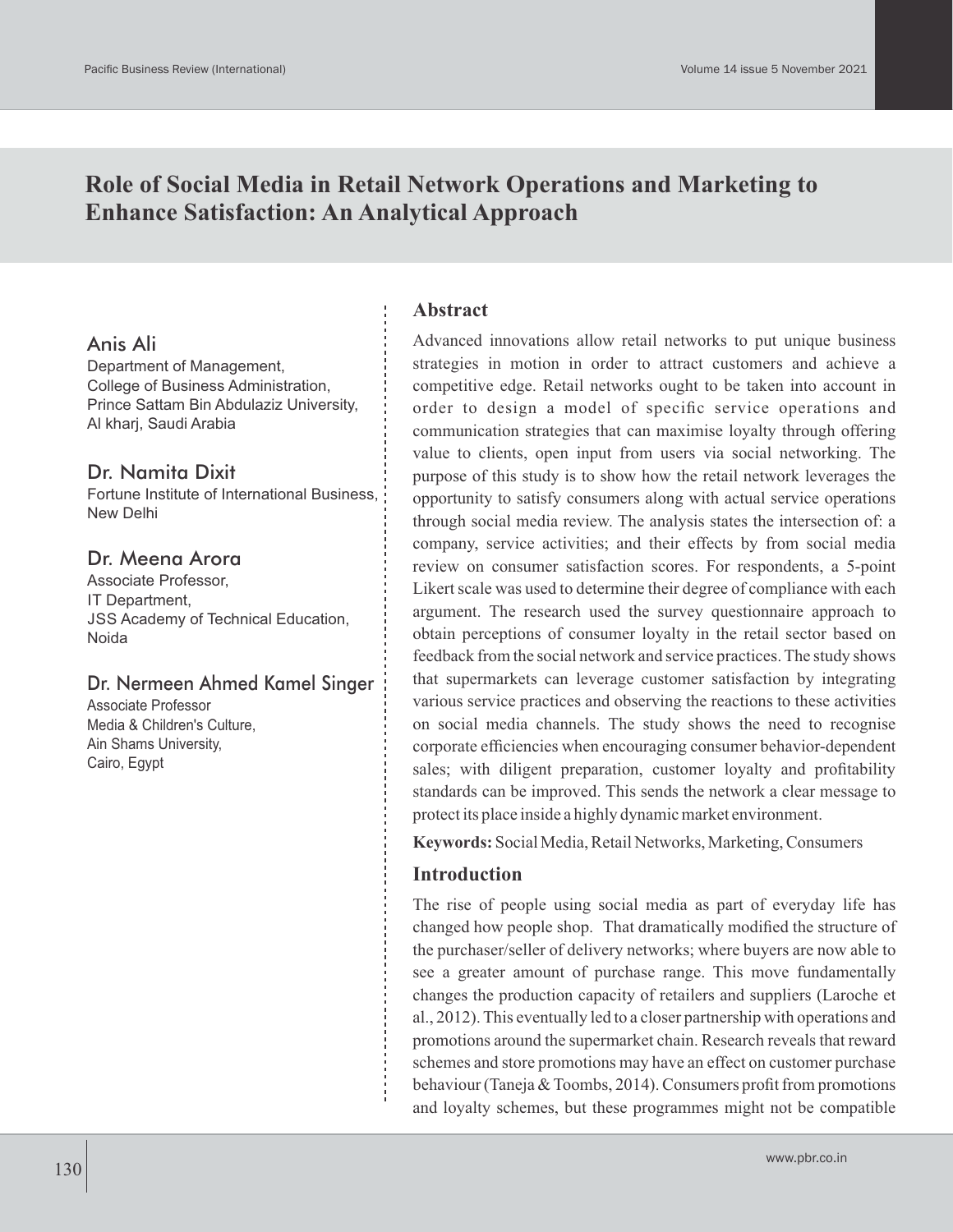with in-store operation practises and customer ratings. Customer's satisfaction is also dependent on customer experience factors such as store maintenance, store design, and shopping climate (Bolton, 1998). A greater understanding of what creates customer satisfaction and how this influences systems will help retail services to succeed. However, with the power of social networking, the concept of pleasure cannot actually be calculated at a particular moment as fulfilment is extracted from the plurality of experiences of the client. Better comprehension of customer expectations and sense of product quality may help influence one's buying intentions. Shu et al., (2011) suggested that the correlation between market loyalty and customer purchasing behaviour is relatively weak Mathur (2019).

### **Background study**

In the Indian retail sector, the loyalty dependent network model and the perceived benefit model have been used. At the moment, major Indian stores are very oriented on their rewards programmes including shop cards and party cards (Chae et al., 2020; Kim & Park, 2017). In the cases of each business, revenues are calculated (Laroche et al., 2012). However, the revenue of the business is not part of daily revenues and demand research. In order to understand the market in any field, the business needs to carry out a thorough study of the fundamental drivers of demand, particularly in the retail sector, marketing and social media feedback that could potentially negatively impact sales (Nair and Kamboj, 2014).

## **Marketing and Retail operation in social media era**

Since 1990, the retail sector has experienced a series of tumultuous changes. When the internet and social media became more popular, the purchaser's preferences changed very drastically (Kim & Park (2017). This previous boom in consumer loyalty systems has created a current trend in customer loyalty programmes (Jermsittiparsert et al., 2018). The findings of this study helped to clarify the interaction between retail operations and marketing (Chong et al., 2018). In the case of department outlets, various sales variables are measured in comparison to basic factors such as income and marketing. The review of this study lets managers prepare how to accommodate demand through all distribution networks (Ramanathan, 2012). Yet information in the supply chain is faulty, and thus analysis is not accurate and accessible.

In the modern era of social networking, certain customer data, such as price reviews and service efficiency, is regularly published on social media pages such as Twitter, Facebook, and message boards in shops. Customers should use social media to warn the public about promotions that may occur during the holidays. It is advisable that managers have ample stocks of food. A large-scale scarcity should be a very significant issue to potential consumers (Grant and Fernie, 2008). Disengagement by online communications is magnified by new technologies, and no longer restricted to traders (Mitic&Kapoulas, 2012). In the moment, a swift response is expected from the retailer management to maintain customer demand for non-promotional products; any inability to do so may impact consumer demand for promotional items (Goh et al., (2013). This case elucidates the habits of cultural consumers in the social network environment, and illustrates the value of well-planned development and rapid replenishment of stocks.

### **Significance of the study**

Consumers can look to the Internet and third party sites for feedback on vendors and the goods they offer. People who are unwilling to get an overview of this shop from an online analysis are a separate community than most. When using social networking, many retailers provide interactive maps of their stores that can include relevant details such as parking and operating hours; allowing shoppers to make choices before visiting those shopping venues. Social network input offers direct data on online purchasing experiences that is used to inform potential customers, which even motivates store managers. This input on social networking lets companies discover new problems and solutions to improve their sales and customer loyalty. Combined with input from the social network, service processes and marketing departments, customer experience and client satisfaction may be improved by the organisation. This research examines the role of service operations (such as store service quality), marketing (such as brand loyalty) and social media reviews to enhance consumer satisfaction.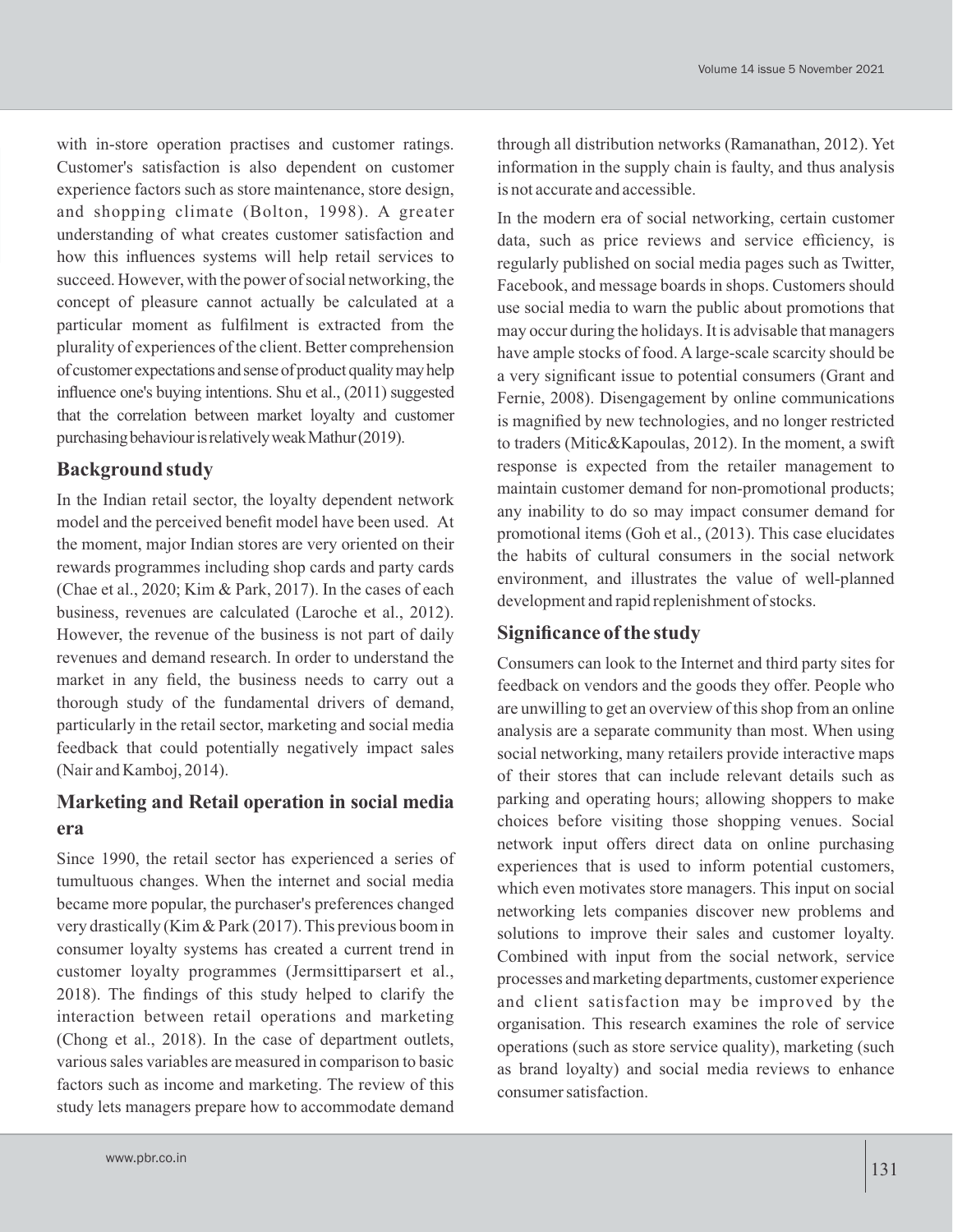### **Review of Literature**

Examination of related literature is important for a researcher to familiarise himself with existing expertise in the area of interest. A detailed analysis of the subject sector is undertaken.

### **CustomerSatisfaction**

Consumers make decisions when shopping and transactions based on the scores of the products and the supermarkets that sell such goods. In retail purchases, the consumer's type of buying preference is influenced by what they experience and see from the message of the brand and what buyers with prior experiences with the product have to say. Consumers are gradually being exposed to incentive schemes and gift cards. Consumers' brand recognition is further strengthened by personal experiences and advertising depictions. Consumers in today's society rely on tips from friends and input from different media sources, and provide a structure for making choices. Time restrictions can have an effect on how buyers shop; leading to differences in purchasing behaviours depending on how much time they have Fotiadis &Stylos (2017). A different study showed that high time demands led to more efficient community meetings. Rapp et al., (2013) indicates that impulsive behaviour will moderate the intention to look for, and process, information while shopping. Many polls have shown pressurised buyers who trust the labels they purchase, even as time pressures play a crucial role in their purchasing decisions. If prospective buyers feel the price is too high, they would be dissuaded from buying it. Taken together, these variables induce consumer understanding of importance, which is one of the most important determinants of how consumers view shopping and eventually buy Kim & Park (2017). Decisions are made over time, and ultimately impact the amount of happiness of the shopper. Customer satisfaction is a huge incentive for having a customer. Because of the dedication to know consumer actions, marketing firms have become popular in knowing their needs, preferences and desires. Jermsittiparsert et al., (2018) understand the significance of both the physical and psychological aspects of consumer behaviour. In the field of emotional promotion, advertisements have long been believed important to

132

promoting products to customers. However, people use word of mouth most frequently. Subjects indicated that more reasonable or informative contacts improved their desire to buy the commodity. Foroudi et al., (2019) showed that ads would result in overall higher expectations of quality. However, customer opinion of the company ultimately defines their level of satisfaction. Recent analysis has shown that consumer satisfaction is a crucial component for market share development.

### **Marketing in retail sales**

Consumer behaviour, repetitive purchasing behaviour and retail is a major issue for both academia and industry. The consumer activity of a community of consumers depends on their loyalty to the business and the possibility that they will be re-purchased by the brand (Woodside & Walser, 2007). In accordance with this paper's concerns, faithful clients are crucial to an organization's progress (Fotiadis &Stylos, 2017). Fairness is a key to continued performance in the market and so the condition of fidelity needs to be more closely grasped and utilised to create strengthened partnerships with loyal consumers. Rowley (2005) identified four kinds of loyalty, including impulsive, hopeful and committed, and noted that the majority of organisations, in terms of the different items, services, networks and their related brands, are likely to display the characteristics of any such kind (Abbas et al., 2019). Persistent brand loyalty is attributed to many separate reasons a direct bond between a company and the consumer (Chae et al., 2020) have a number of concepts for loyalty, including recurring sales, lifelong partnerships, and consumer loyalty stated by Foroudi et al., (2019). It is also believed that high customer value and loyalty are highly associated. Some findings have shown that customer loyalty is strongly related to behavioural intentions in countries/industry, but not in the retail world Mathur (2019). Responses of retailers to changing market demographics have triggered a number of studies (Chanthinok et al., 2015). If a customer has a social networking platform, their feedback can directly influence the preference of new customers. In the following pages, it is explored in more detail as a means of conceptualising how the effects of ads impact customer loyalty.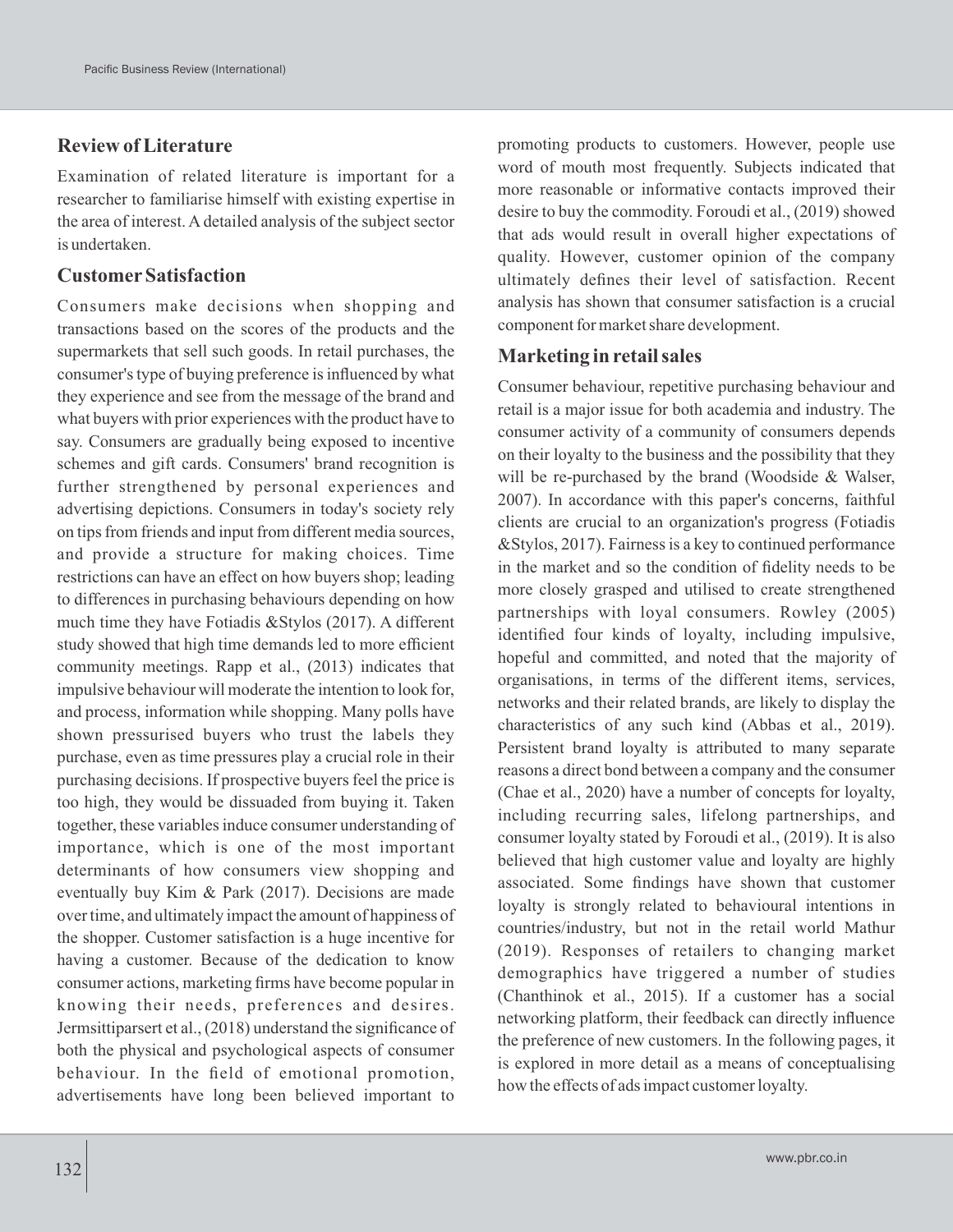#### Volume 14 issue 5 November 2021

factors, such as the customer's mood, local circumstances and economic trends, also need to be discussed. Customers' behaviour would have a detrimental effect on their shopping experiences, their amount of shopping happiness and, finally, their shopping plans. In order to be effective, retailers must appeal to consumers at every point of the sales phase, at every move. Managers should bring customers to their place of business and persuade them to want to invest their money (Laroche et al., 2012). Fotiadis &Stylos (2017) found characteristics such as: selection of products, environment and position affected the loyalty of a specific store and, as a result. Service versatility is a big consideration for buying choices because customers require a range of integrated services, such as parking, flexible closing times and convenient payment methods. Retail perception is informed by the beauty of the shop. Chae et al., (2020) showed that faith and commitment are the key factors that affect the loyalty of stores. Happiness has a tangible impact on the morale and engagement of staff, which will certainly have a tangible effect on the competitiveness of the business. How the store appeals to a certain customer relies on the buyer's participation in the buying process and the degree of involvement in the buying process (Abbas et al., 2019). Finally, we find that brand loyalty, social media review, and service operations lead to a good consumer satisfaction.

The studies which had been taken up earlier in India are less focused on consumer purchase behaviour. The earlier studies in India had been done on smaller groups and none of the studies have been taken up in capital region. From the extensive review of literature three significant factors contribute to enhance the customer satisfaction.

### **Research methodology**

The research methodology is a comprehensive method of collecting knowledge about a subject. Several different methodologies are used for different forms of research, and several scientific results are made as a consequence. The organisation of study is a way of resolving the problems of study systematically. The research methodology is as follows:

#### **Objectives of the study:**

 To explore the concept of marketing and retail operation in the era of social media

### **Brand loyalty**

The components of the brand are both concrete and intangible and are made up of various items (Chae et al., (2020). Functional characteristics are strengthened by relations, picture, personality and credibility, continuity, sense, symbolism, features, advantages and service. In order to purchase and re-purchase items, consumers are required to make sense of these features (Taneja & Toombs, 2014). One important marketing aim is to develop an intense relationship between the consumer and the company, and one way to do this is to give consumers trust. Fotiadis &Stylos (2017) identified the variables to be described and weighted when selecting a brand. These elements are dynamic and have a considerable degree of perception and subjectivity in the behaviour. Emotional commitment to products is likely to affect beneficial actions, and these attitudes are associated with a high degree of consumer satisfaction. The bond between people evolves steadily over time and is always influenced by a person's relationship to their attachment object (Abbas et al., 2019). However, particularly though they may not have first-hand contact with the commodity, the consumer would sound beneficial to the product (Soriano et al., 2012). Though there can be just a limited amount of things that individuals are personally connected to, they are known to be significant to their existence (Foroudi et al., 2019). The mind becomes operational due to the call for concern, feeling healthy, or becoming sad. Brand behaviours are more critical than brand desires, whereas cognitive (rational) brand characteristics are stronger predictors than the latter in forming brand preferences. Developing a positive vision of a good or service can lead to the desired response and satisfaction (Laroche et al., 2012). Furthermore, attitudes themselves may display temporal instability as apparently unrelated changes stated by Felix et al., (2017). Soriano et al., (2012) supported that brand loyalty has also been found to be essential to customers.

### **Service operations**

Retail firms seek to make their locations as desirable as possible by leveraging managerially controllable elements, including marketing design, pricing and merchandise policy (Berman and Evans, 2012). Such uncontrollable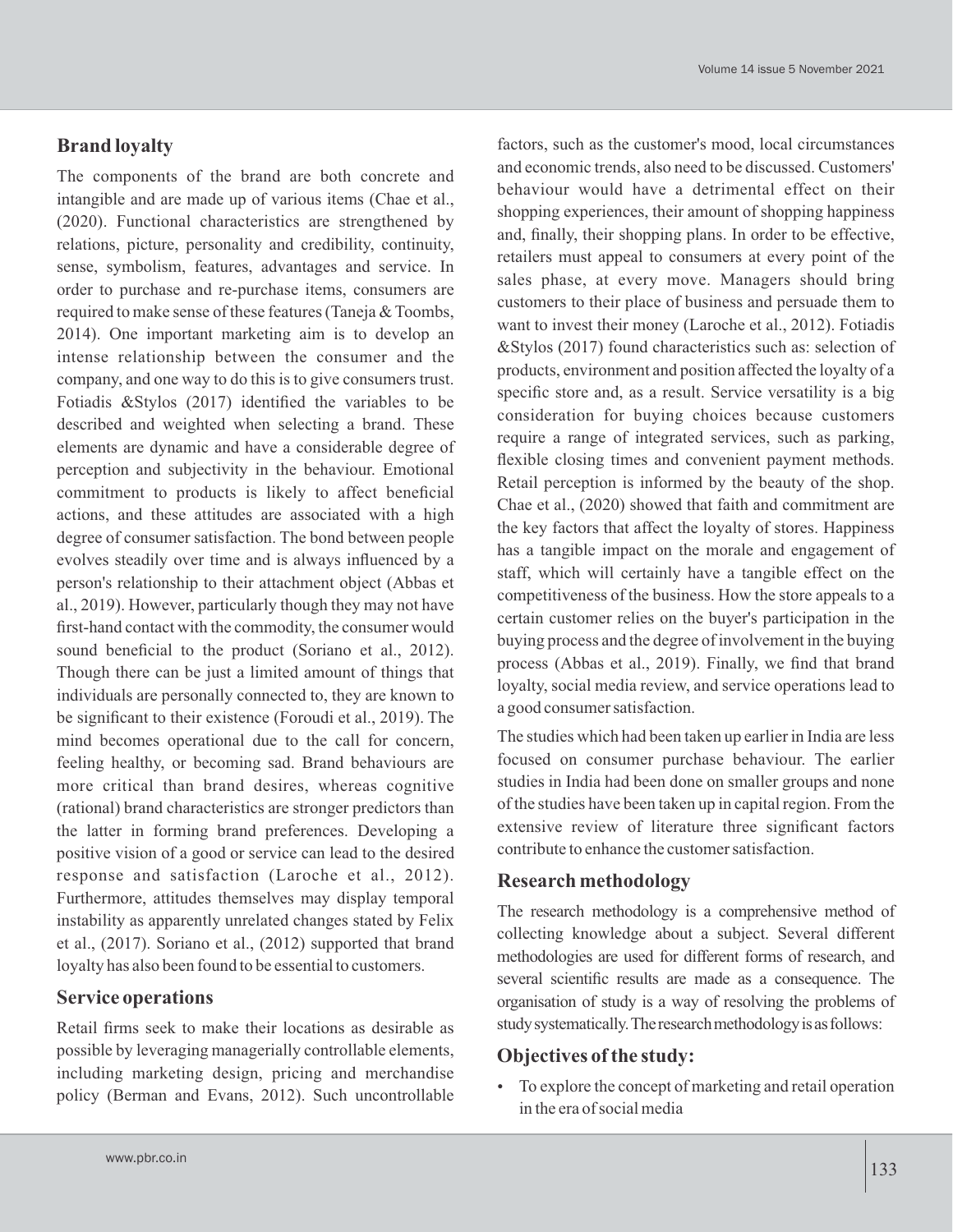- To explore the factors affecting customer satisfaction in retail network operation and marketing
- To find the relationship among the factors and customer satisfaction
- To suggest directions for future research

### **Research Hypothesis**

- H1: Social media review has a positive relationship with customer satisfaction.
- H2: Brand loyalty has a positive relationship with customer satisfaction.
- H3: Service operations have a positive relationship with customer satisfaction.

### **Data collection and source**

A quantitative consumer purchasing behaviour study was performed in various geographical locations of Delhi. This survey was paper-based and took place in neighbourhoods, at different places in public locations. The survey was supplemented with a second one to verify its precision. 102 separate answers were gathered and evaluated. All items were mentioned firmly in disagreement on the Likert 5 point scale from "1" to "5."

## **Analytical tools**

Descriptive statistics and correlation were used for the statistical analysis. Correlation means the relationship between the independent and dependent variables was confirmed by correlation results. Microsoft Excel was used for the analysis. Mean, Standard deviation and Correlation were the statistical tools used for the study.

### **Data analysis**

### **Demographic profile**

In the demographic profile total 102 people responded to the survey in which 52% male and 48% were female. Majority of the respondents were undergraduate and between the age of 18-25 and least of them were above the age of 56 years and above. Graduate people were only 23.4%, post graduate were 34.3% and only 2% were doctorate. 66.7% respondents were between the age group 18-25 years, 21.6% respondents were between the ages of 26-40 years, 9.8% were between the age of 41-55 years and only 2% were above the age of 56 years.

| Variable               |                    | Frequency      | Percentage |  |
|------------------------|--------------------|----------------|------------|--|
| <b>Total</b>           |                    | 102            | 100        |  |
| Gender                 |                    |                |            |  |
|                        | Male               | 53             | 52.0       |  |
|                        | Female             | 49             | 48.0       |  |
| Age (Years)            |                    |                |            |  |
|                        | $18-25$ years      | 68             | 66.7       |  |
|                        | $26-40$ years      | 22             | 21.6       |  |
|                        | $41-55$ years      | 10             | 9.8        |  |
|                        | 56 years and above | $\overline{2}$ | 2.0        |  |
| <b>Education Level</b> |                    |                |            |  |
|                        | Under graduate     | 41             | 40.2       |  |
|                        | Graduate           | 24             | 23.5       |  |
|                        | Post graduate      | 35             | 34.3       |  |
|                        | Doctorate          | $\overline{2}$ | 2.0        |  |

#### **Table1.1: Demographic variables**

#### **Descriptive statistics and correlation analysis**

A description of the mean, standard deviation, and

correlation of all of the components is provided in the tables.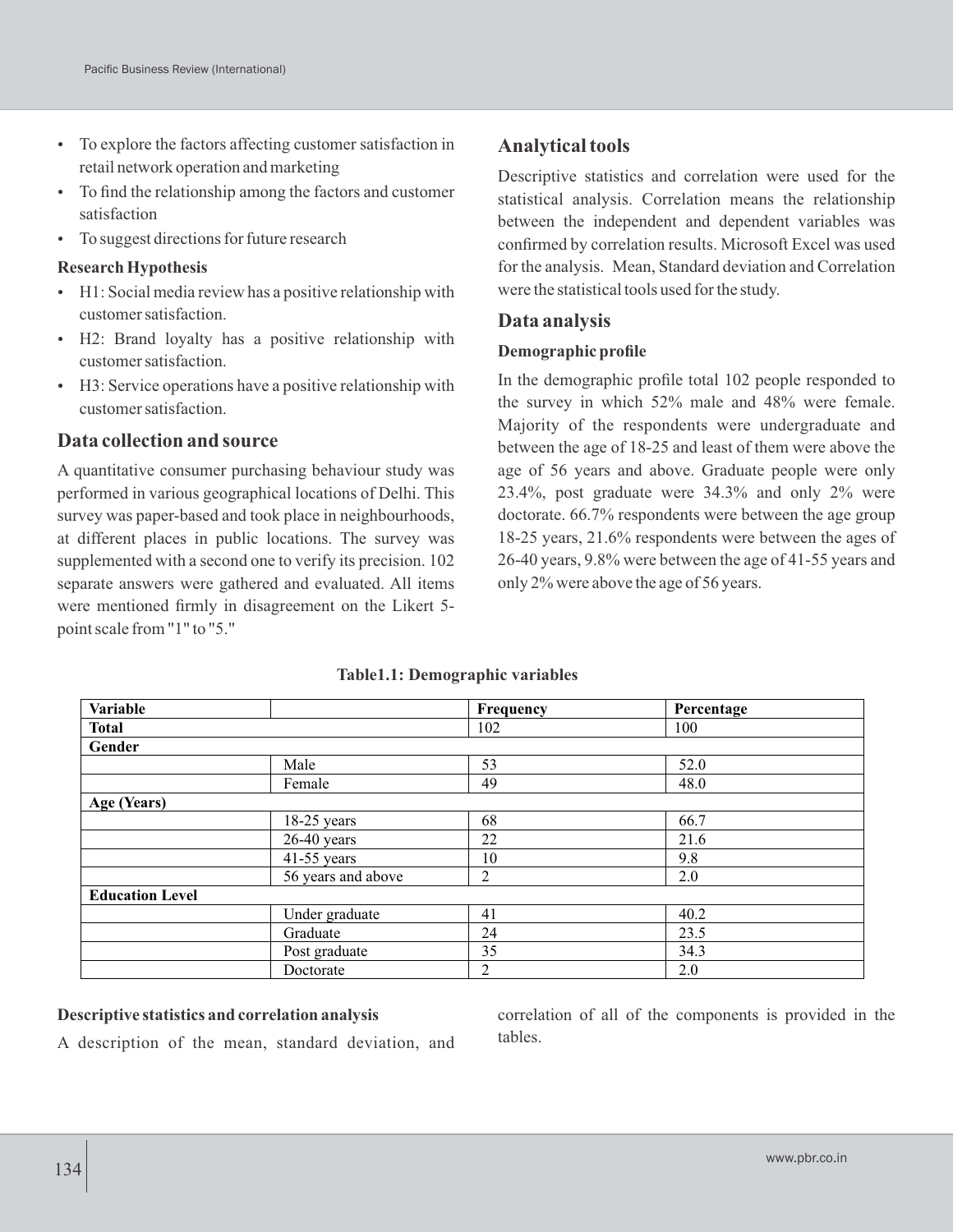| <b>Variables</b>                  | Mean    | <b>Std. Deviation</b> |           |           |          |  |
|-----------------------------------|---------|-----------------------|-----------|-----------|----------|--|
| Social Media Review               | 14.3020 | 2.52728               |           |           |          |  |
| <b>Brand loyalty</b>              | 15.4451 | 2.68961               | $.286***$ |           |          |  |
| Service operations                | 16.5490 | 3.67615               | .132      | $.798***$ |          |  |
| <b>Customer Satisfaction</b>      | 15.0765 | 2.73011               | $.372***$ | $.670**$  | $.594**$ |  |
| N = 102; $*_p$ < 0.01 (2-tailed). |         |                       |           |           |          |  |

| Table 1.2: Mean, Standard Deviation and Correlation |  |  |  |
|-----------------------------------------------------|--|--|--|
|-----------------------------------------------------|--|--|--|

According to the results of table 1.2, customer satisfaction was favourably related to the Social media review  $(r =$ 0.286,  $p < 0.01$ ). Consumer satisfaction was also found to be positively correlated with brand Loyalty (r=0.798, p<0.01) and Customer satisfaction was also found to be positively associated with Service Operations (r=0.670, p<0.01), which is high across-the-board. These findings are used to endorse our hypotheses-related research.

## **Conclusion**

The usage of social media has caused industry to change over the last two decades. The business landscape has changed, and available options and strategies have been made accessible to customers, including concrete illustrations of the usability principle and the choice concept. Following this new development of social networking and customer reviews, supply chain activities have become more efficient since Owing to the effects of social network feedback and service activities, beneficial impacts to customer satisfaction may be realised. It discusses the relevance of service behaviours and how users equate social network scores. The pre-planned market research does not actually adjust even though a sale went through at the shop. In the future, shops would continue to remain linked to shoppers via social networking, such as Facebook and Twitter, to respond to questions, to reward customers for their purchase, and to get updates about their experience.

## **Suggestions and Limitations**

The primary role of the retail outlet operations manager is to have a favourable shopping experience and improve buyer satisfaction, which in turn contributes to higher retail sales. Other indicators you may take into account, such as client

ratings and retailer service, have favourable impact on customers. Around the same time, it is necessary to note that even though shop reviews have a positive impact on customer satisfaction, this point shows the importance of service operations when transactions are taking place in store networks. These results suggest that the retail sector cannot succeed simply by adapting to online customer reviews; they would need to work on localising offerings to provide high-quality service to in-store customers. Our research is centered in capital region, it can be extended to yield results for other parts of India, and it would be helpful. Our research is focused on input from the social network and it can be used in big data for future experiments on social advertising, social and interest curves, social networking and more. Further study of online shopping applications, such as virtual shopping, can help us understand retail customer loyalty and service quality standards. We focused primarily on the core outcome of customer satisfaction and did not consider other outcomes, such as general growth in site sales and a rise in average order size.

## **References**

- Aral, S., Dellarocas, C., &Godes, D. (2013). Introduction to the special issue—social media and business transformation: a framework for research. *Information Systems Research*, *24*(1), 3-13.
- Bolton, R. N. (1998). A dynamic model of the duration of the customer's relationship with a continuous service provider: The role of satisfaction. *Marketing science*, *17*(1), 45-65.
- Abbas, J., Mahmood, S., Ali, H., Ali Raza, M., Ali, G., Aman, J., ... &Nurunnabi, M. (2019). The effects of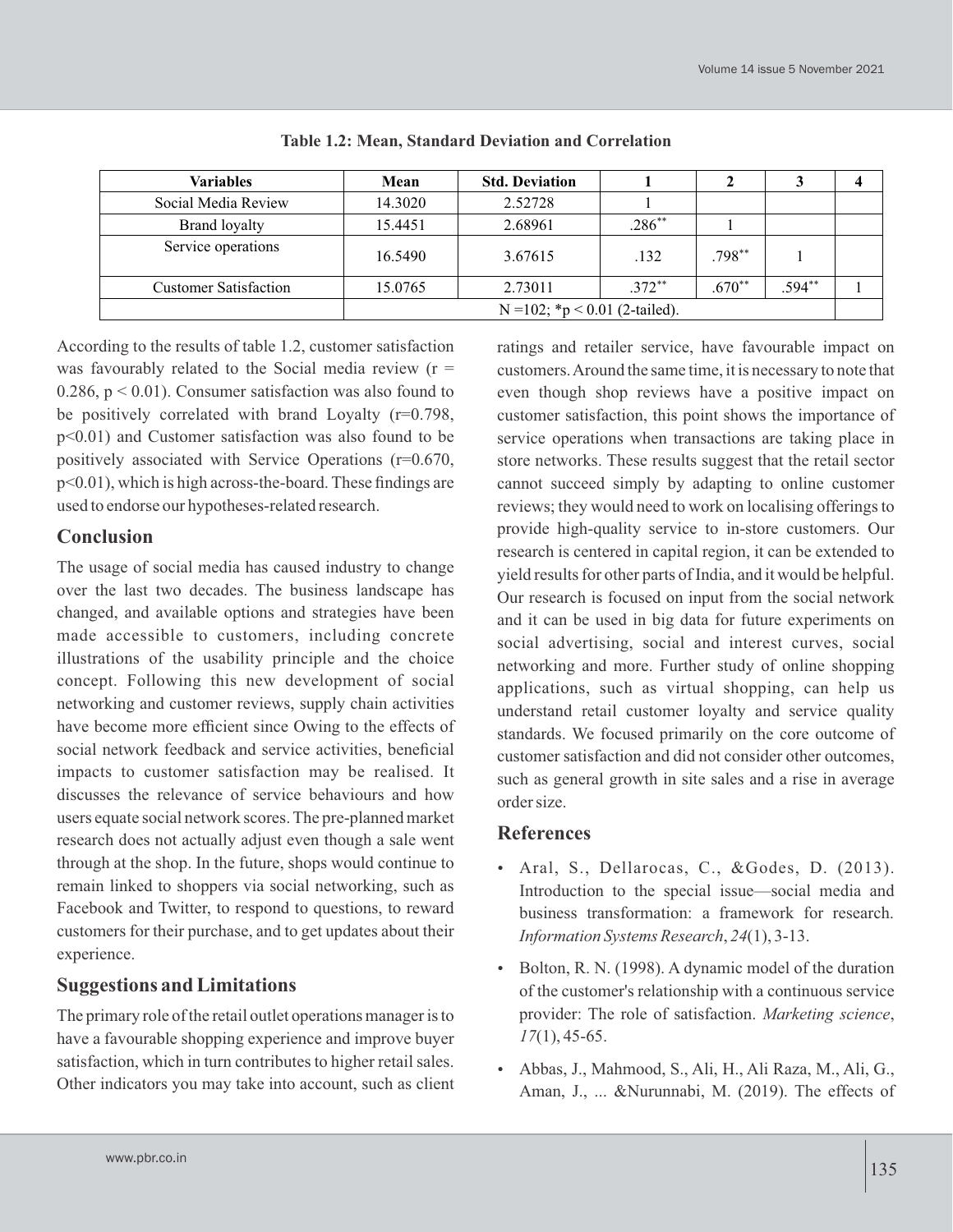corporate social responsibility practices and environmental factors through a moderating role of social media marketing on sustainable performance of business firms. *Sustainability*, *11*(12), 3434.

- Cao, Y., Ajjan, H., Hong, P., & Le, T. (2018). Using social media for competitive business outcomes. *Journal of Advances in Management Research*.
- Chae, B. K., McHaney, R., &Sheu, C. (2020). Exploring social media use in B2B supply chain operations. *Business Horizons*, *63*(1), 73-84.
- Chanthinok, K., Ussahawanitichakit, P., &Jhundraindra, P. (2015, July). Social media marketing strategy and marketing outcomes: A conceptual framework. In *Allied Academies International Conference. Academy of Marketing Studies. Proceedings* (Vol. 20, No. 2, p. 35). Jordan Whitney Enterprises, Inc.
- Chong, A. Y. L., Lacka, E., Boying, L., & Chan, H. K. (2018). The role of social media in enhancing guanxi and perceived effectiveness of E-commerce institutional mechanisms in online marketplace. *Information & management*, *55*(5), 621-632.
- De Oliveira, R. T., Indulska, M., Steen, J., &Verreynne, M. L. (2020). Towards a framework for innovation in retailing through social media. *Journal of Retailing and Consumer Services*, *54*.
- De Oliveira, R. T., Indulska, M., Steen, J., &Verreynne, M. L. (2020). Towards a framework for innovation in retailing through social media. *Journal of Retailing and Consumer Services*, *54*.
- Fan, Y., & Niu, R. H. (2016). To tweet or not to tweet? Exploring the effectiveness of service recovery strategies using social media. *International Journal of Operations & Production Management*.
- Felix, R., Rauschnabel, P. A., &Hinsch, C. (2017). Elements of strategic social media marketing: Aholistic framework. *Journal of Business Research*, *70*, 118-126.
- Foroudi, P., Cuomo, M. T., &Foroudi, M. M. (2019). Continuance interaction intention in retailing: Relations between customer values, satisfaction, loyalty, and

identification. *Information Technology & People*.

- Fotiadis, A. K., &Stylos, N. (2017). The effects of online social networking on retail consumer dynamics in the attractions industry: The case of 'E-da'theme park, Taiwan. *Technological Forecasting and Social Change*, *124*, 283-294.
- Fotiadis, A. K., &Stylos, N. (2017). The effects of online social networking on retail consumer dynamics in the attractions industry: The case of 'E-da'theme park, Taiwan. *Technological Forecasting and Social Change*, *124*, 283-294.
- Goh, K. Y., Heng, C. S.,  $&$  Lin, Z. (2013). Social media brand community and consumer behavior: Quantifying the relative impact of user-and marketer-generated content. *Information systems research*, *24*(1), 88-107.
- Jermsittiparsert, K., Sutduean, J., &Sriyakul, T. (2018). Social Customer Relationship Management Capabilities and Customer Relationship Performance: Moderating Role of Social Media (Face-book) Usage among Indonesian Firms. *Opcion*, *34*(86), 1257-1273.
- Kang, J. Y. M., & Kim, J. (2017). Online customer relationship marketing tactics through social media and perceived customer retention orientation of the green retailer. *Journal of fashion marketing and management: an international journal*.
- Kim, W. G., & Park, S. A. (2017). Social media review rating versus traditional customer satisfaction. *International Journal of Contemporary Hospitality Management*.
- Laroche, M., Habibi, M. R., Richard, M. O., &Sankaranarayanan, R. (2012). The effects of social media based brand communities on brand community markers, value creation practices, brand trust and brand loyalty. *Computers in Human Behavior*, *28*(5), 1755- 1767.
- Mathur, M. (2019). Where is the security blanket? Developing social media marketing capability as a shield from perceived cybersecurity risk. *Journal of Promotion Management*, *25*(2), 200-224.